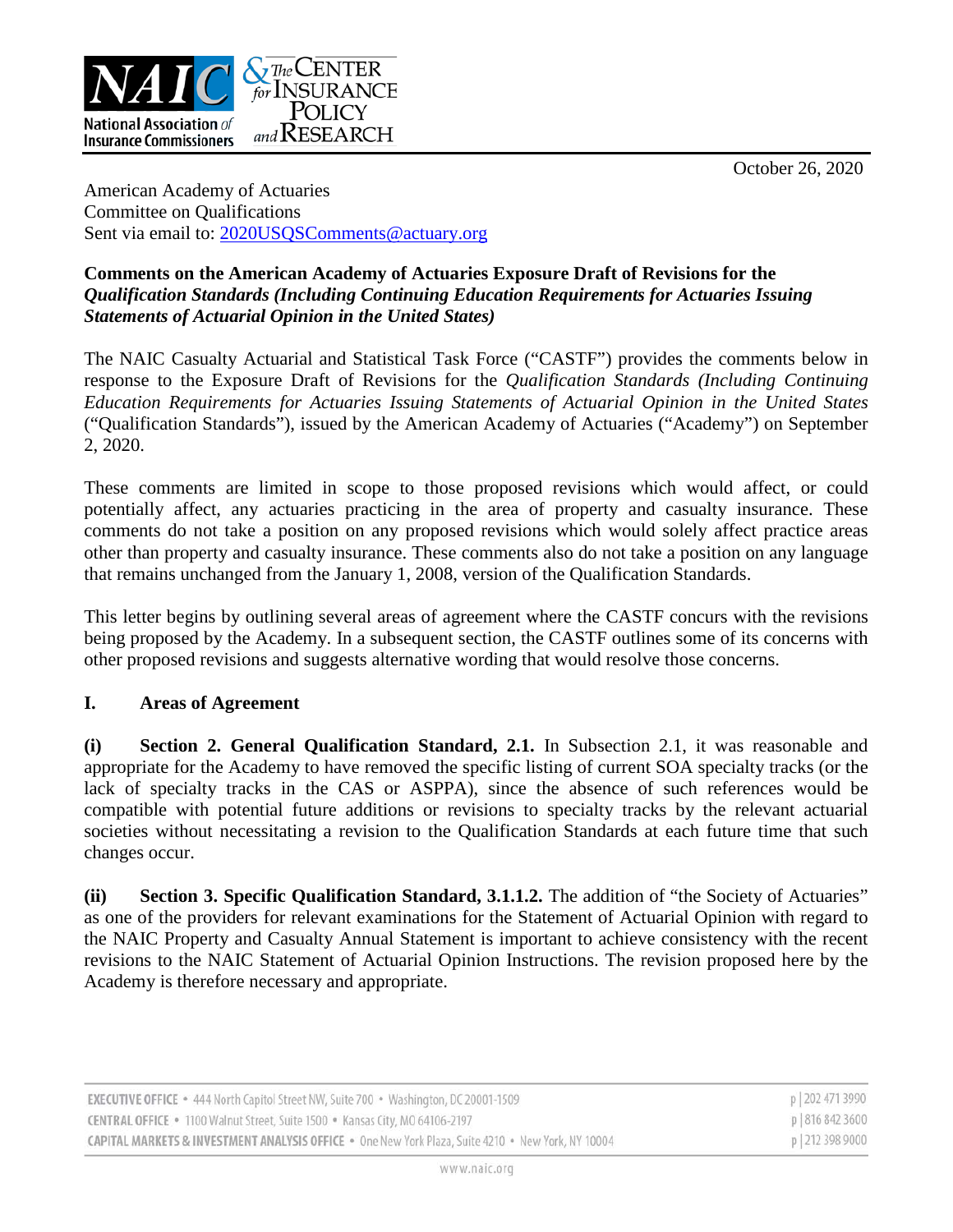## **II. Areas of Suggested Revision**

**(i) Section 2. General Qualification Standard, 2.1a)** A new requirement was added for Fellows or Associates of the SOA or the CAS to have "received either SOA or CAS designations by taking their relevant exams with U.S.-specific content". The proposed wording does not appear to take into account situations where an already-credentialed Fellow or Associate of the SOA or the CAS received his or her credential in another country but then takes a U.S.-specific exam in order to attain the relevant U.S. specific knowledge. For instance, an actuary who passed a Canada-specific exam and then received a Fellowship should be able to meet the basic education requirement of the U.S. General Qualification Standard by subsequently also passing a U.S.-specific exam. Having once passed a Canada-specific exam should not forever preclude that actuary from qualifying to issue Statements of Actuarial Opinion in the United States, if that actuary ultimately does pass the U.S.-specific exam or obtains U.S.-specific knowledge of applicable law in another verifiable way.

Furthermore, the addition of the reference to U.S.-specific exams in paragraph 2.1a) would appear to be redundant to the requirement in paragraph 2.1c) that the actuary "Be knowledgeable, through examination or documented professional development, of the U.S. Law applicable to the Statement of Actuarial Opinion." Paragraph 2.1c) already includes a requirement of knowledge of applicable U.S. Law; moreover, the language in paragraph 2.1c) has the advantage of affording greater flexibility as to how that knowledge is attained. In addition to examination, paragraph 2.1c) provides for the option of achieving such knowledge through documented professional development. One can think of situations where an individual (perhaps even prior to becoming an actuary but working as an insurance professional in a different capacity) may have worked for years in a field that closely interfaced with U.S. Law applicable to the practice area where that individual now seeks to render Statements of Actuarial Opinion.

The following revised wording for paragraph 2.1a) would satisfy this concern: "*a) Be a Member of the Academy, or a Fellow or Associate of the SOA or the CAS, or an Enrolled Actuary (as defined in section 2.1.1); and*"

Because paragraph 2.1c) – also a requirement – addresses knowledge, through examination or documented professional development, of the U.S. Law applicable to the Statement of Actuarial Opinion, it would appear that the combination of paragraph 2.1a) as revised above and paragraph 2.1c) would satisfy the objective of ensuring that a qualified actuary has such knowledge.

**(ii) Section 2. General Qualification Standard, 2.1d)** In the preface, the prior reference to "an area covered by a specialty track offered by the Society of Actuaries, or in an area of practice covered by the exams of the Casualty Actuarial Society or the American Society of Pension Professionals and Actuaries" was revised to a more generic and potentially broader "any particular area of practice". This leaves open the possibility that there might be other "areas of practice" which are not covered by the aforementioned exams or specialty tracks, and yet for which the Qualification Standards would impose a requirement to complete "a specialized course of examination, such as a specialty track" which does not (or does not yet) exist. In such circumstances, a "Catch-22" scenario might arise in which to qualify in a particular emerging area of practice, one needs to pass as-of-yet non-existent exams, but such exams do not get developed because no one has yet qualified to practice in that area and so there may be an erroneous perception that development of such new exams would not be necessary. The uncertainty surrounding such a situation could deter many actuaries from even attempting to enter the emerging area of practice altogether.